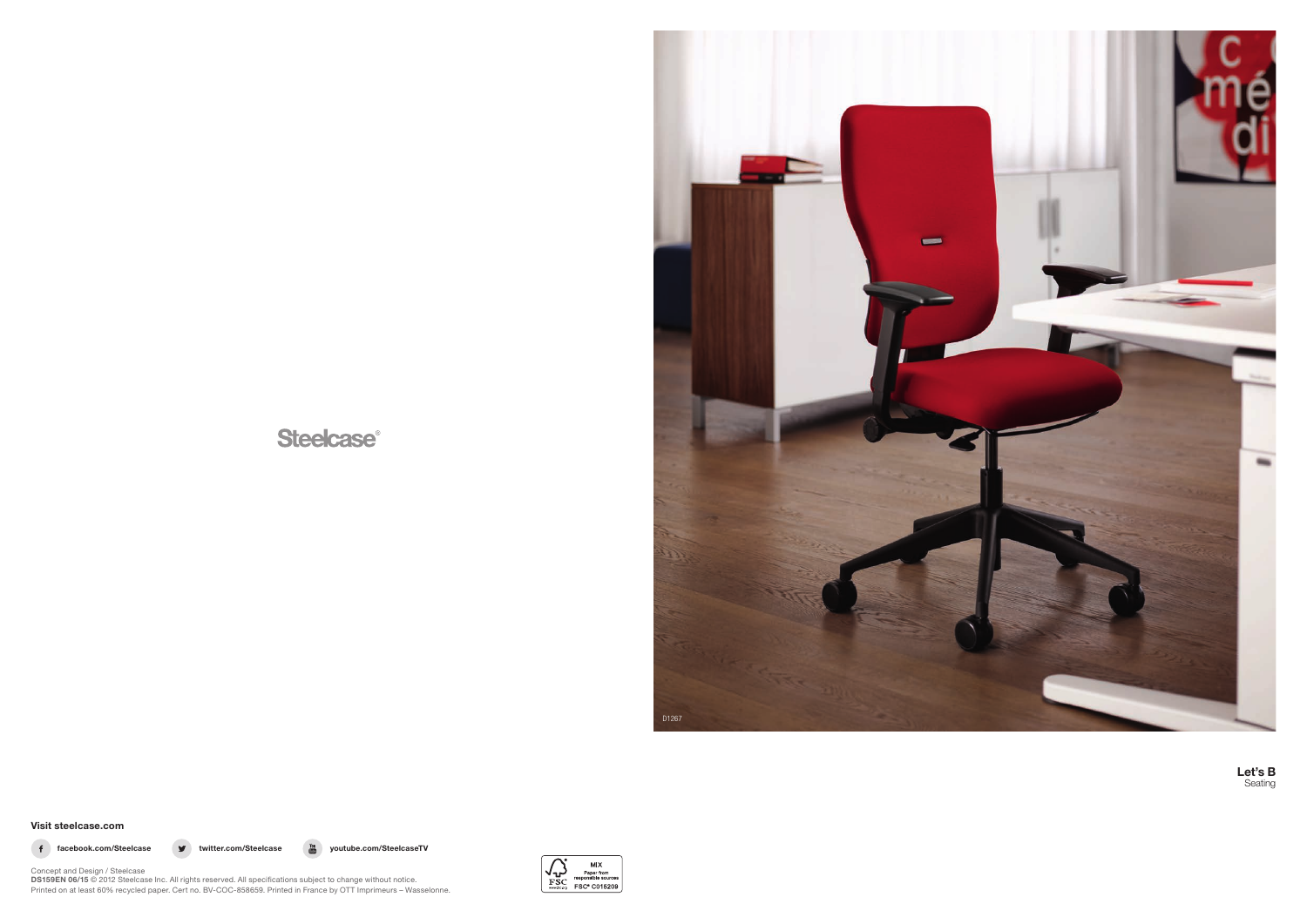Each task requires a different posture and no two people are built alike. Let's B flexes to meet everyone's individual need. With its natural flexibility and simple yet stylish design, Let's B provides a comprehensive solution.

Designed to meet individual needs

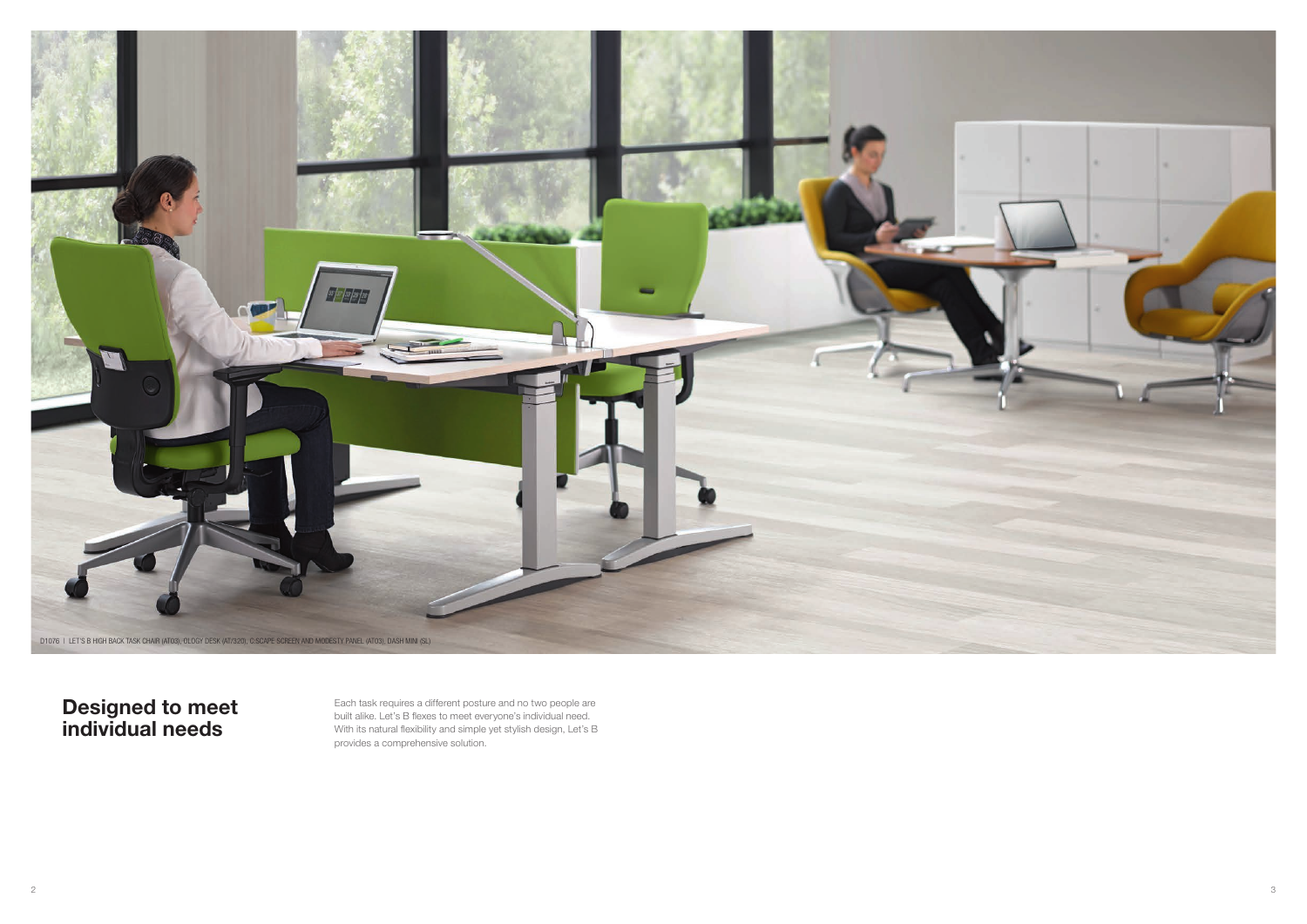







# Natural flexibility and support

Let's B adapts to body posture and patterns of movement in a seated position. Its flexible backrest follows the moves, allowing the upper body complete freedom of movement.

Let's B backrest is composed of one unique foam, padded with two different densities. The upper part contains dense foam to support the upper back, while the lower part is covered in a soft foam to cushion the lumbar region.

# A COMPREHENSIVE SOLUTION

Both the Let's B task chair and Eastside sled visitor chairs are an excellent seating solution for reception at the desk as well as meetings and everyday group collaboration.

ADJUSTABILITY & PERSONALISATION Easy adjustability: Let's B adjustments are simple and

intuitive to use. All of the controls are located for easy access.

Personalisation: the label holder allows companies and users to add their own touch with name tags. Companies can also choose from many fabrics and colours.